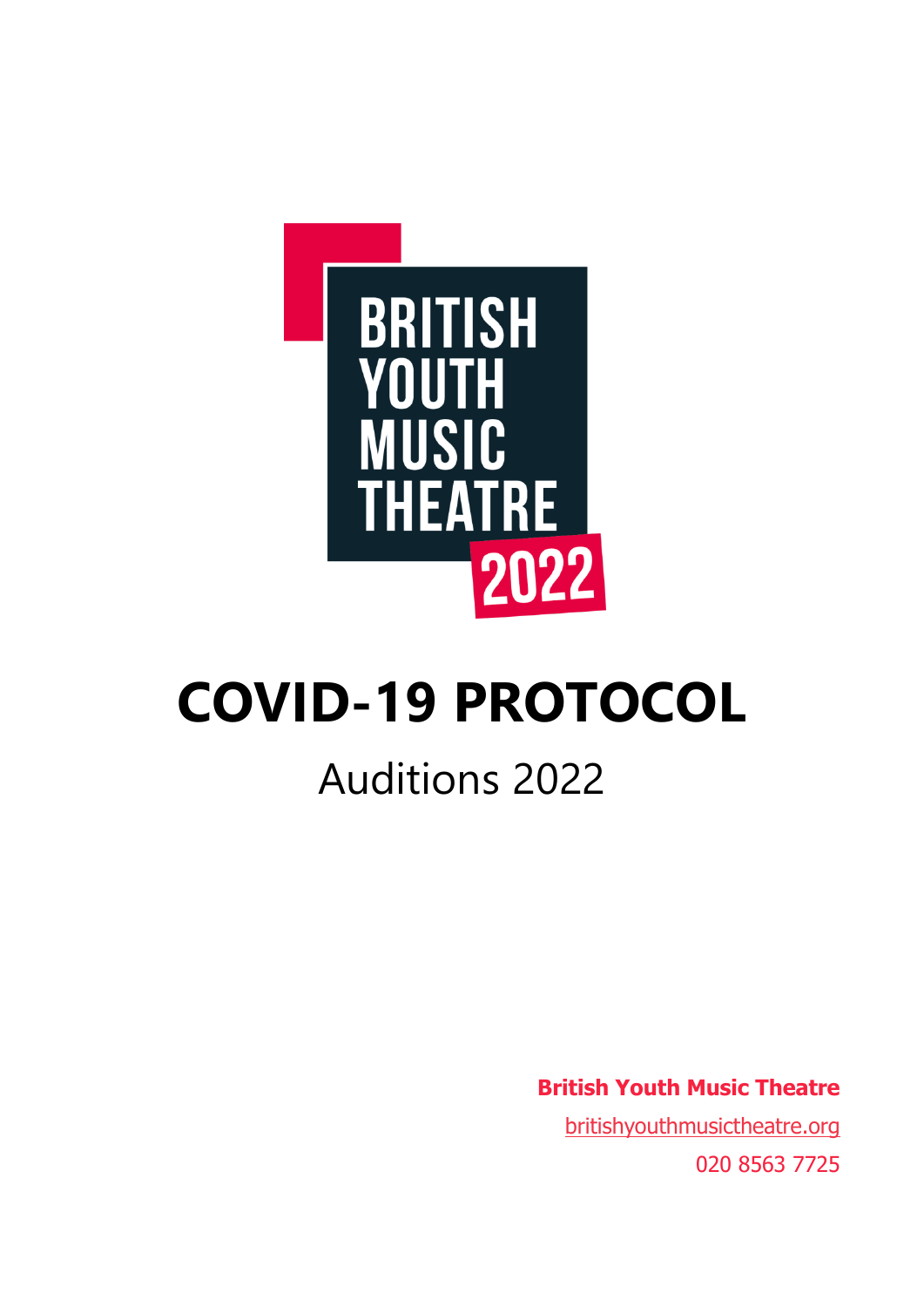It is BYMT's intention to offer an authentic audition experience. This means that auditions will not be 'distanced' and the normal processes will take place. Clearly, however, BYMT needs to be mindful of the dangers of the transmission of the virus and to have processes in place to prevent its occurrence. In order to achieve this, the principles on which the company will operate are to undertake everything possible to ensure that students and staff arrive at the venue free of COVID-19 infection.

## **BRITISH YOUTH MUSIC THEATRE**

British Youth Music Theatre will:

- Contact each student and their family, through their guardian if appropriate, to explain arrangements and answer any questions.
- Provide written information on arrival procedures.
- Ensure all its staff are provided with adequate supplies of any recommended PPE including hand sanitiser, wipes, visors, aerosol sanitisers, masks, etc.
- Provide suitable signage within the venue.
- Advise that potentially vulnerable adult staff may rehearse using face visors if they wish.
- Explain any revised fire evacuation procedures.

## **YOUNG PEOPLE, PARENTS/CARERS AND STAFF**

Young People, Parents/Carers and Staff prior to, at arrival and during the project, will: